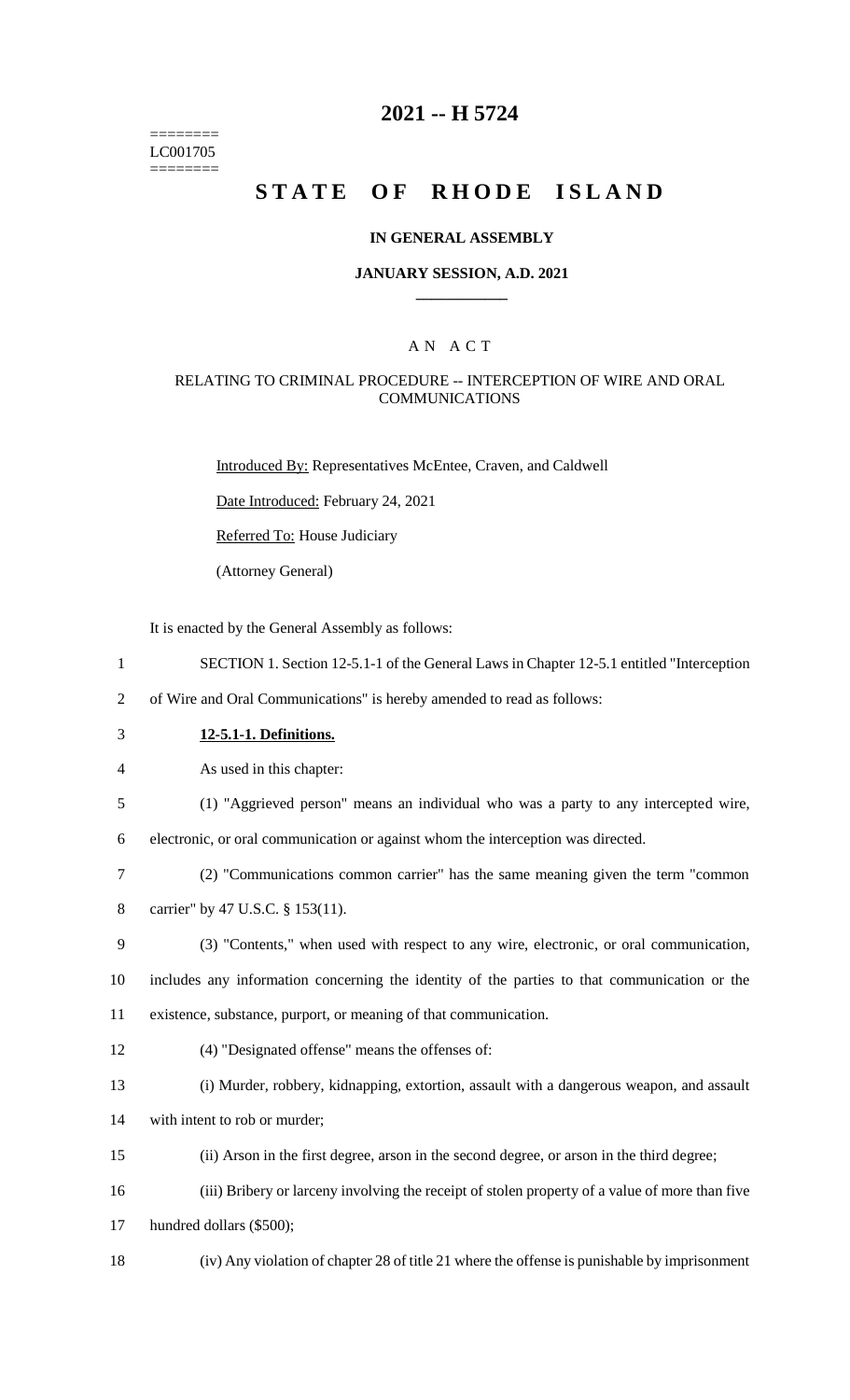- for more than one year;
- (v) Any violation of chapters 19, 47, or 51 of title 11, where the offense is punishable by
- imprisonment for more than one year;
- (vi) The lending of money at a rate of interest in violation of law;
- 5 (vii) Being a fugitive from justice for any of the offenses provided in this subdivision; and
- (viii) Any violation of chapter 67.1 of title 11 where the offense is punishable by
- 7 imprisonment for more than one year; or
- 8  $(viii)(ix)$  Conspiracy to commit any of the offenses provided in this subdivision.
- (5) "Electronic communication" means any transfer of signs, signals, writing, images,

sounds, data, or intelligence of any nature transmitted in whole or in part by a wire, radio,

- electromagnetic, photoelectronic or photooptical system, but does not include:
- 12 (i) Any wire or oral communication;
- (ii) Any communication made through a tone-only paging device; or
- (iii) Any communication from a tracking device.
- (6) "Electronic communication service" means any service which provides to users the ability to send or receive wire or electronic communications.
- (7) "Electronic, mechanical, or other device" means any device or apparatus which can be used to intercept wire, electronic, or oral communications other than:
- (i) Any telephone or telegraph instrument, equipment, or facility or any component of telephone or telegraph instruments, equipment, or facilities, furnished to the subscriber or user by a provider of wire or electronic communication service in the ordinary course of its business, and being used by the subscriber or user in the ordinary course of business, or by an investigative or law enforcement officer in the ordinary course of his or her duties; or
- (ii) A hearing aid or similar device which is being used to correct subnormal hearing to normal.
- (8) "Intercept" means aural or other acquisition of the contents of any wire, electronic, or oral communication through the use of any electronic, mechanical, or other device.
- (9) "Investigative or law enforcement officer" means any officer of the United States, this state, or a political subdivision of this state, who is empowered by law to conduct investigations of, or to make arrests for, the designated offenses, the attorney general, and his or her assistants.
- (10) "Oral communications" means any oral communication uttered by a person exhibiting an expectation that the communication is not subject to interception under circumstances justifying that expectation, but the term does not include any electronic communication.
- (11) "Person" means any individual, partnership, association, joint stock company, trust,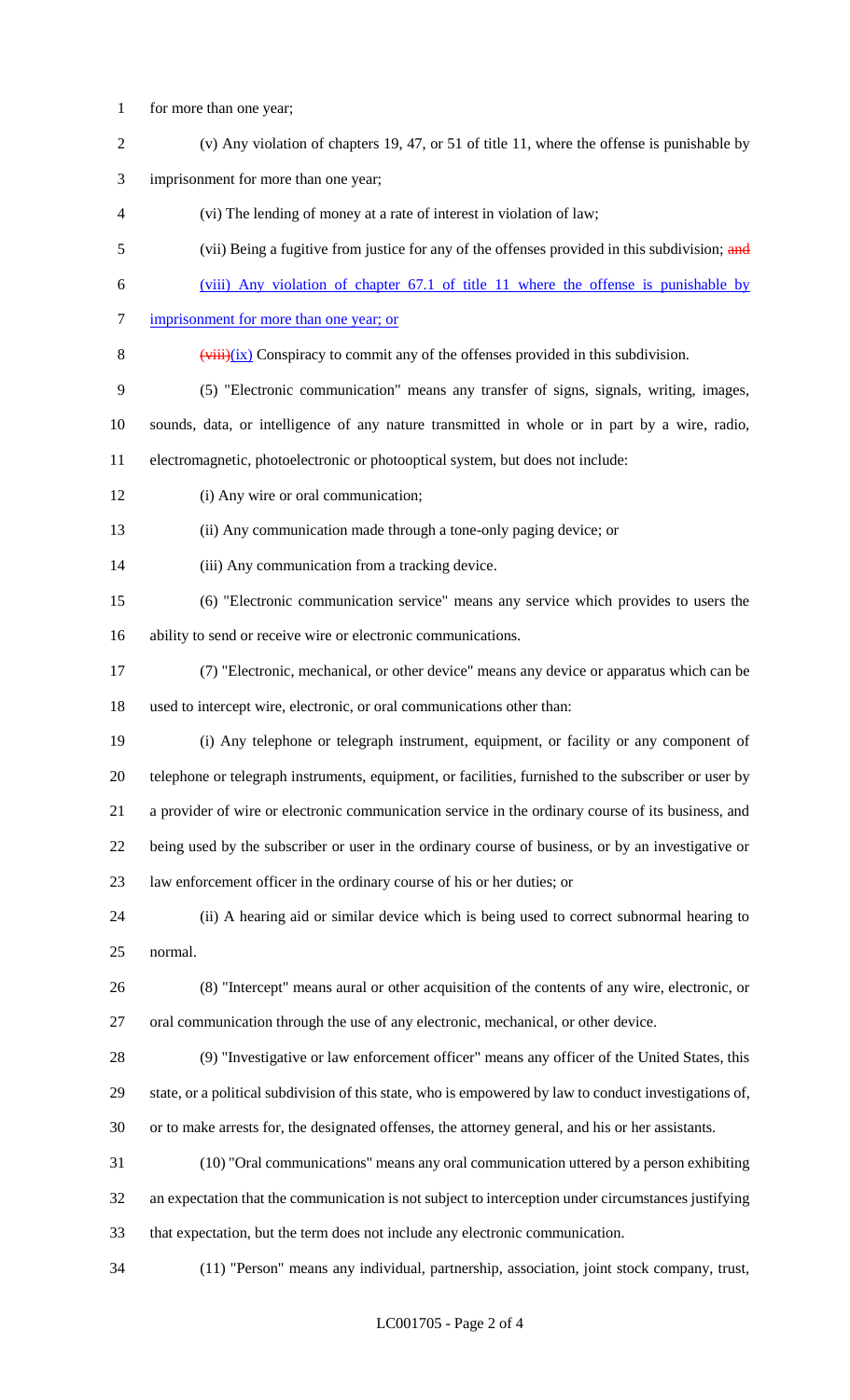- or corporation, whether or not any of the foregoing is an officer, agent, or employee of the United
- States, a state, or a political subdivision of a state.
- (12) "User" means any person or entity who:
- (i) Uses an electronic communication service; and
- (ii) Is duly authorized by the provider of the service to engage in that use; photooptical or photoelectronic facilities for the transmission of electronic communications, and any computer facilities or related electronic equipment for the electronic storage of the communications.
- (13) "Wire communications" means any aural transfer made in whole or in part through the use of facilities for the transmission of communications by the aid of wire, cable, or other like connection between the point of origin and the point of reception, (including the use of the connection in a switching station) furnished or operated by any person engaged in providing or operating the facilities for the transmission of communications. The term includes any electronic storage of the communication.
- SECTION 2. This act shall take effect upon passage.

======== LC001705 ========